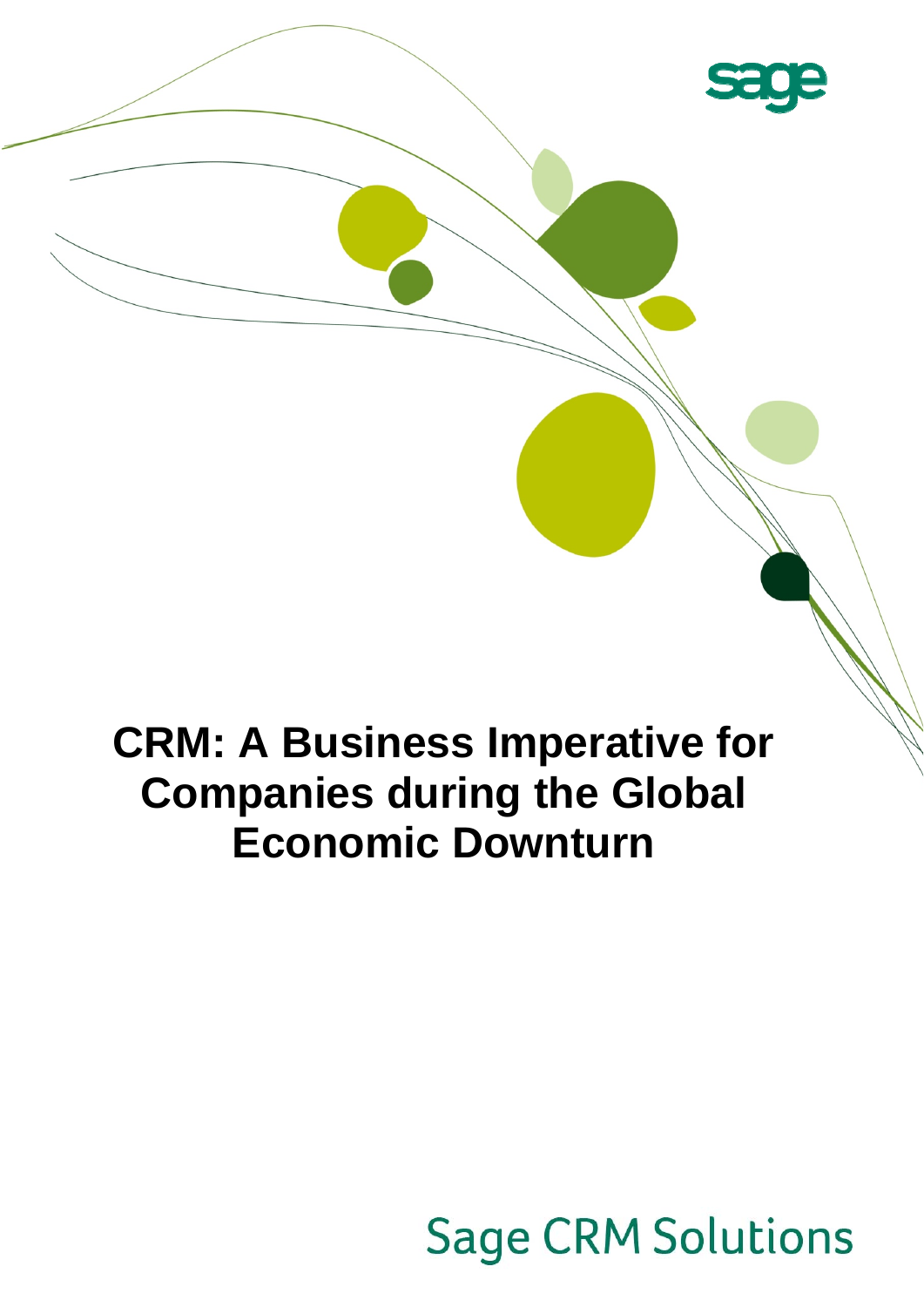## **Executive Summary**

Navigating through turbulent times is never easy, but today's economic conditions are more challenging than most companies have ever faced. The instinctive reaction is switch to defensive mode; cut all strategic projects and then wait until things improve. But retreating behind the bailey could actually prove to be more detrimental in the long term. These turbulent times present new opportunities for companies that invest wisely in information technologies. This whitepaper examines how Sage is working with small and medium sized businesses like yours today to help them protect and grow their revenues during the economic downturn through the use of Customer Relationship Management (CRM) software. CRM enables companies to: (1) deliver exceptional and personalised service consistently to their customers during these challenging times, (2) increase their customer revenue share through highly focussed business development programmes (3) extend the reach and effectiveness of new business programmes and (4) achieve significant cost savings and on-going productivity improvements.

## **Introduction**

The global economic downturn has been swift, sharp and widespread across all industries. And while the timeframe for recovery is debated on a daily basis, one certainty remains true: companies today face the toughest economic conditions in several generations. The next steps they take over the coming months will determine their very survival. Winners and losers will inevitably emerge, but perhaps separated by only the thinnest of margins.

## **The Challenge for Small and Mid-Sized Companies**

The global downturn has brought about a dramatic increase in business failures over the last six months, and nowhere has this been more apparent than in the case of small and mid-sized

*"We are at an extraordinary period of history. It is a time of crisis and unprecedented uncertainty, even fear; but it is also a time of opportunity for change and profound transformation."*  **Klaus Schwab, Chairman, World Economic Forum 2009**

businesses. Unlike bigger companies, where more cash on the balance sheet provides some degree of insulation, SMBs have seen a rapid decline in cash flow as a result of slowing customer demand and evaporating lines of credit.



There has been a sudden rush to cut spending as companies use every means at their disposal to restrict or eliminate activities that will not improve sales or the bottom-line in the near term. While this has been understandable, cost reduction on its own will not steer a business safely through the economic downturn. Businesses also need to examine how they can safeguard revenues and profitability, and particularly within their own customer base. Otherwise, they are just delaying the inevitable: more painful cost reductions and the very real possibility of sliding into an irrevocable decline.

## **What Can You Do?**

Cutting costs while maintaining growth is a formidable challenge at the best of times, but during a downturn, it can seem almost impossible. To meet these goals, SMBs will need to look for practical solutions that will help them to drive productivity and increase effectiveness across their operations.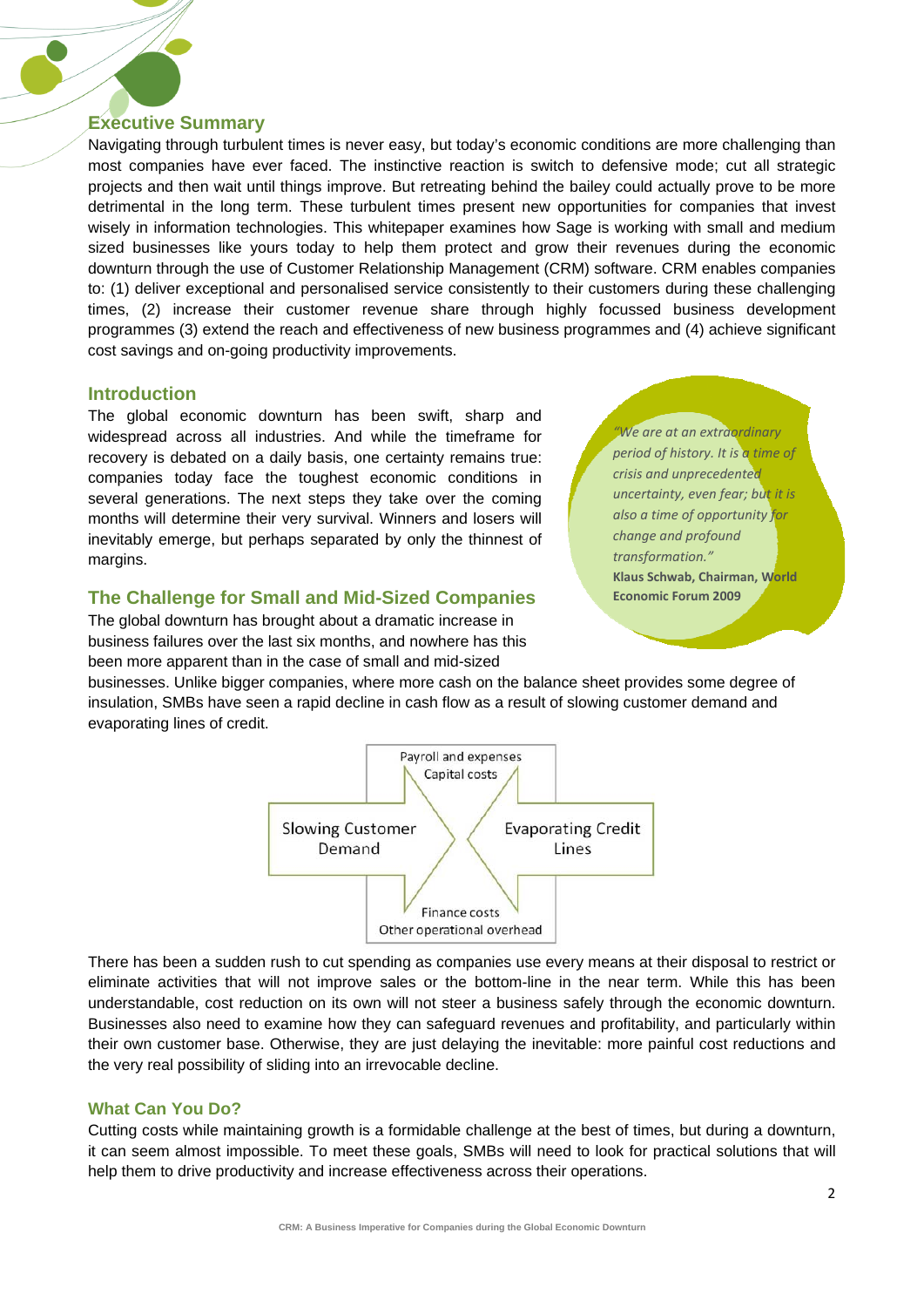Increasingly, companies like yours are turning to business software and CRM applications in particular, to drive through the kind of operational improvements needed to survive and accelerate out of the downturn. By optimising revenue-generating activities at a lower cost to your company, CRM is uniquely positioned to assist you during the most challenging market conditions.

## **Why CRM?**

First and foremost, CRM helps you to protect revenues from your current customers by ensuring that you are delivering exceptional service and safeguarding their loyalty notwithstanding increasing cost pressures. Additionally, by providing deeper insight into your customers, CRM enables you to unearth latent revenue opportunities within your customer base for complementary products and services. It allows you to leverage these opportunities and proactively grow your revenue share through highly focussed business development programmes which replace sporadic interaction with true customer lifecycle management. CRM, therefore, helps you deliver exceptional and personalised service consistently to your customers during these challenging times.

Selling more to existing customers may be the first priority during a downturn, but the important task of acquiring new customers cannot be overlooked. Without growth in customer numbers, any business runs the risk of exhausting its revenue base over the medium term. Selling to new prospects, however, is generally regarded as being five to ten times more costly than selling to an existing customer, so improving sales and marketing efficiency will be vital for growing your customer numbers during the downturn. CRM, and the latest generation of CRM products from companies like Sage in particular, have an important role to play in this regard. In times of recession, CRM solutions can allow you to extend the reach and effectiveness of your new business sales and marketing programmes through on-going process improvements, productivity enhancements and significant cost savings.

In a downturn, therefore, CRM enables you to:

## **1. Grow your revenue share within your existing customer base**

- a. Understand the true cross-sell and up-sell opportunity of every one of your customers in order to maximise the profitability of every relationship
- b. Dramatically reduce your cost-per-lead by delivering highly targeted marketing communications to specific customers or customer segments.
- c. Cut the amount of time and cost it takes to resolve service issues without compromising an exceptional service experience that keeps your customers loyal.
- d. Provide decentralised empowerment to your customer-facing staff in a way that will drive their productivity and effectiveness while still retaining central control over headline resource, performance and budget management.

## **2. Capture new businesses at a far lower cost-of-sale than was possible previously**

- a. Lower your cost-of-sale by always ensuring that your sales team is focussed on the opportunities that are most likely to close.
- b. Dramatically reduce your cost-per-lead by delivering highly targeted and consistent marketing messages to specific prospects or market segments.
- c. Introduce marketing accountability, so you can ensure that you are getting the right level of return from every marketing dollar that you spend.
- d. Ensure consistent processes are followed, with clear key performance indicators (KPI) which create solid discipline and greater predictability for sales and service personnel.
- e. Strip administration out of your organisation, so there's less paperwork, errors and task repetition, and less cost as a result.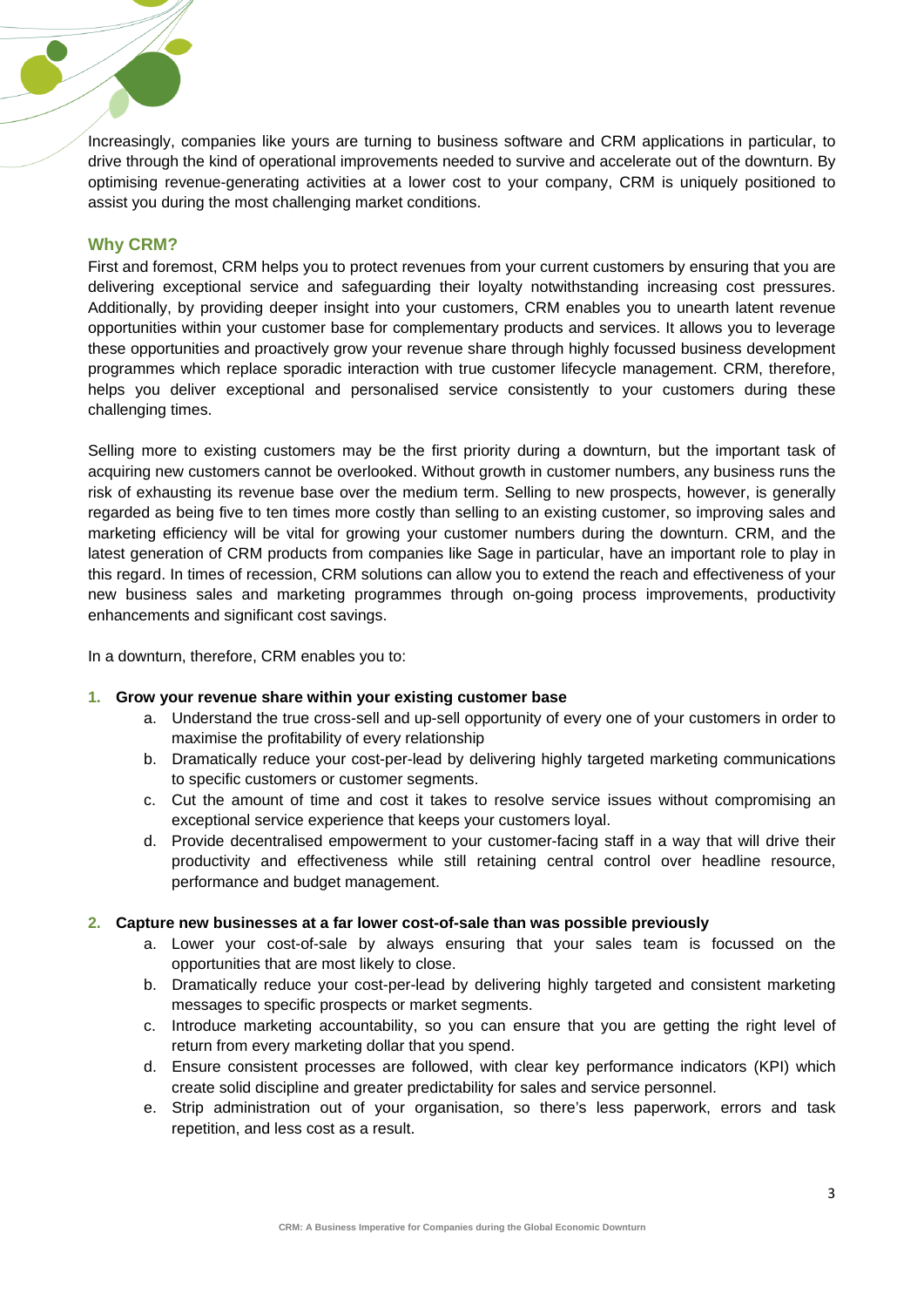f. Provide decentralised empowerment to your business development staff in a way that will drive their productivity and effectiveness while still retaining central control over headline resource, performance and budget management.

## **Why Now?**

Your customers and potential customers are facing identical cost pressures, and they have changed their purchasing patterns accordingly. In many cases, they are spending less than before. But in all cases, they are looking for even greater value for money, and being far more discerning about potential purchases and potential suppliers. As a result, you will need to work a lot harder to earn their business during the downturn. This challenge, coupled with the fact that cost inefficiencies will become even more pronounced as the downturn progresses, means that businesses are likely to experience significant and growing trading pressures as each month passes.

As a result, one of the biggest potential mistakes a company can make at the moment is to continue with in a 'business as usual' mode notwithstanding exceptional trading circumstances. The 'cost of doing nothing', therefore, is significant. The table below highlights the potential cost of inaction through a series of practical examples. It also examines some of the underlying issues which may be affecting a company like yours and discusses how CRM can help to address them.

## **The Cost of Doing Nothing - Examples**

- A sales executive spends six weeks closing a \$50,000 opportunity with a new customer rather than spending two weeks closing a similar opportunity with an existing customer [\$100,000 opportunity cost]
- A sales executive with a base salary of \$80,000 per year spends 10 hours per week on sales administration [\$20,000 direct salary cost per year]
- A sales executive focuses exclusively on a large but poorly-qualified opportunity worth \$500,000 rather than pursuing three, well-qualified deals worth \$60,000 each [\$180,000 opportunity cost]
- At a company with 400 customers on \$10,000 per year service contracts, a 30% increase in call queuing time translates into a 15% increase in non-renewal of service contracts the following year [\$600,000 in lost revenues]
- At a company, 25% of customer support requests; equating to two FTEs earning \$25,000 each per year, could be handled on a self-service basis over the Web [\$50,000 direct salary cost]
- At a company where an average deal is worth \$35,000 and the sales team closes one-in-five leads, lower than anticipated demand generated by traditional marketing activities translates into a 30% net decrease in inbound sales enquiries from 80 per month to only 56 [\$2.02m in lost revenues over the year]

| <b>Underlying Issues</b>                                                                                                                                                                                                                                                                                                                                                                                                                                                                                                                                                                                                                                                                                                               | <b>How CRM can Help</b>                                                                                                                                                                                                                                                                                                                                                                                                                                                                                                                                                                                                                                                                                     |
|----------------------------------------------------------------------------------------------------------------------------------------------------------------------------------------------------------------------------------------------------------------------------------------------------------------------------------------------------------------------------------------------------------------------------------------------------------------------------------------------------------------------------------------------------------------------------------------------------------------------------------------------------------------------------------------------------------------------------------------|-------------------------------------------------------------------------------------------------------------------------------------------------------------------------------------------------------------------------------------------------------------------------------------------------------------------------------------------------------------------------------------------------------------------------------------------------------------------------------------------------------------------------------------------------------------------------------------------------------------------------------------------------------------------------------------------------------------|
| • Difficulty identifying quick win, cross-sell and up-sell<br>opportunities within your current customer base<br>• Lower yields from traditional marketing activities and<br>fewer inbound leads<br>• Lower lead-to-opportunity conversion<br>• Fewer sales opportunities in the pipeline<br>• Too much time spent on poorly-qualified opportunities<br>• Lower sales conversion rates<br>• Inaccurate forecasting<br>• Too much time spent on administration<br>• Limited visibility on the real-time performance of sales,<br>marketing and customer service functions<br>• Shortfalls in customer service delivery<br>• Difficulty identifying which areas of the business are in<br>growth/decline and defining focus accordingly. | • Enables you to leverage further revenue opportunities<br>within your current customer base<br>• Ensures your sales, marketing and customer services<br>resources are being used to maximum effect<br>• Reduces your opportunity cost<br>• Reduces your cost-of-sale<br>• Reduces the cost of your marketing leads<br>• Ensures you meet customer service level agreements<br>• Minimises administration costs<br>• Protects your net margin<br>• Protects and grows your revenues<br>• Enables you to pinpoint underlying issues and take<br>corrective action accordingly<br>• Reduces the potential for customer attrition<br>• Ensures that your investments are all aligned to revenue<br>development |
|                                                                                                                                                                                                                                                                                                                                                                                                                                                                                                                                                                                                                                                                                                                                        | • Prepares you for the economic recovery                                                                                                                                                                                                                                                                                                                                                                                                                                                                                                                                                                                                                                                                    |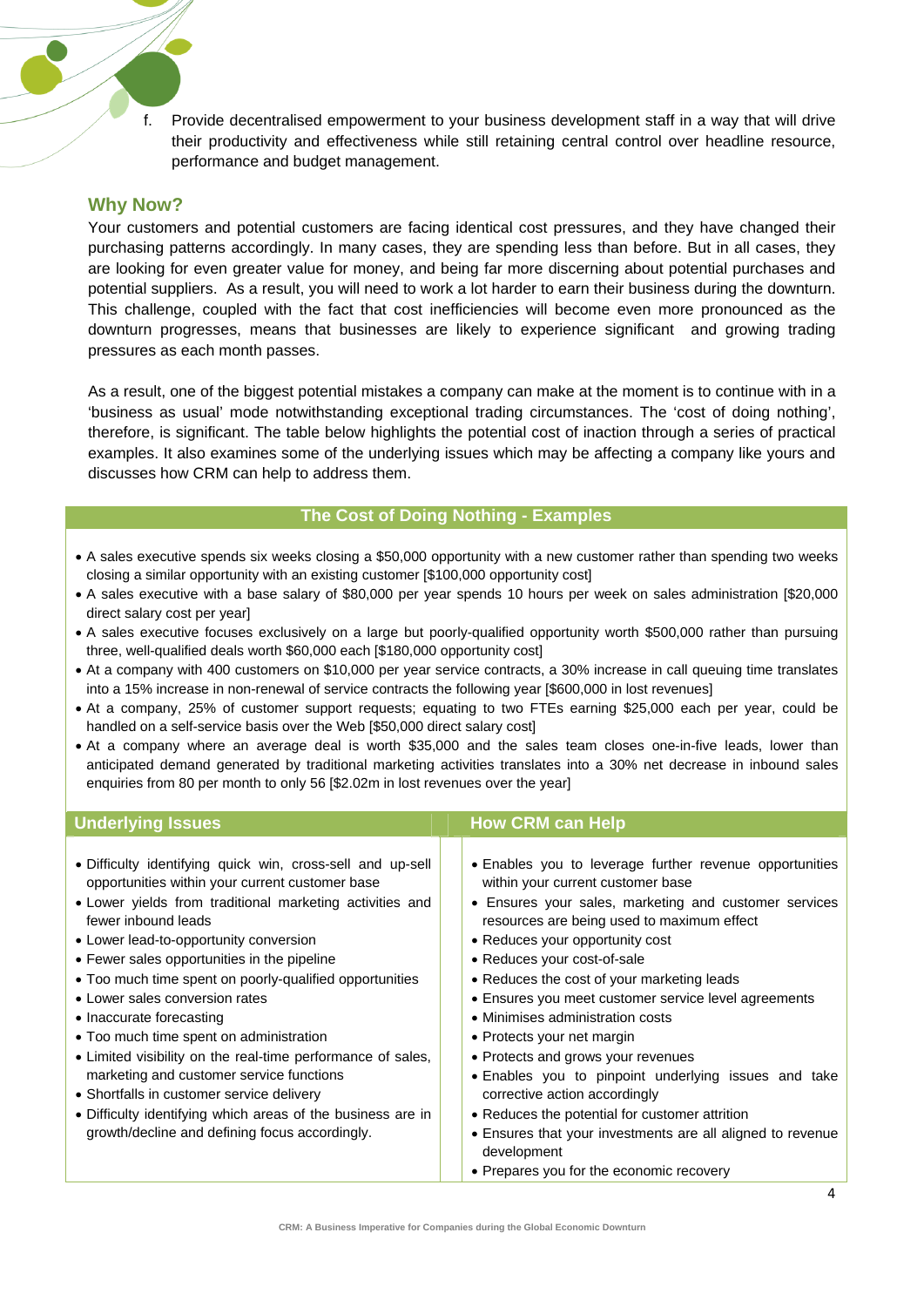

## **How Sage CRM Solutions can help your organisation**

## **Lowering costs and driving productivity within your sales operations**

Sage CRM Solutions empower organisations to sell more effectively and efficiently during a downturn. Sales executives have a single point of access for calendars, accounts, reports, pipeline management, contacts and call lists; all of which ensure that they are producing more revenue per sales hour. Easy-to-use analytical tools help your sales team to identify latent sales opportunities which exist within your customer database, and then create cross-sell and up-sell propositions accordingly. Automated workflow and pipeline management tools eliminate unnecessary paperwork and ensure that sales teams are optimising their sales processes and adhering to company-specific sales stages. This means that opportunities will be progressed as quickly and as efficiently as possible. Dashboards and reports provide at-a-glance information to sales executives and managers on performance at any point in time. Integration with back-office applications provides sales staff with access to both financial and non-financial data, for a complete 360 degree view of their customers. Information and capabilities from on-demand services can be added with ease, allowing users to leverage even further productivity benefits and insight. Mobile and offline solutions provide sales teams with access to the information and services that they need to do their jobs effectively; regardless of their location, device or connection, and ensuring that they are as productive in the field as they are in the office.

For your sales operations, Sage CRM Solutions can:

- **C** Maximise cross- and up-sell opportunities
- **Improve team collaboration on opportunities**
- **Improve prospect targeting**
- **Increases revenue yield per opportunity and** account
- **Provide real-time visibility on sales KPIs**
- **Improve win rates**
- **Shorten sales cycles**
- Reduce sales training costs
- **Eliminate duplicated sales processes**
- **O** Decrease time spent on administrative tasks
- Reduce sales forecast variance
- **Eliminate inconsistent sales practices**

## **Lowering costs and driving productivity within your marketing operations**

In the downturn, buyers are demanding even greater value-for-money and are exercising further discretion in the products and services that they purchase. Sage CRM Solutions allow you to develop a deep understanding of your customers' needs; enabling you to create a tailored proposition that can be communicated to them through their preferred marketing channels. Sage CRM Solutions provide effective controls for monitoring marketing budget and enable you to calculate direct revenue yields per campaign. In a downturn, only those companies whose marketing messaging and activity is targeted, compelling and timely will survive. Sage CRM Solutions will improve lead quality and ensure higher conversion rates by sales. The marketing team can leverage customer insights to develop retention programmes, as well as cross-sell and up-sell lifecycle management. Marketing analytics and reporting ensure absolute accountability at all stages in the cycle, which means that the return-on-programme investment can be calculated with ease and marketing budget is optimised at all times.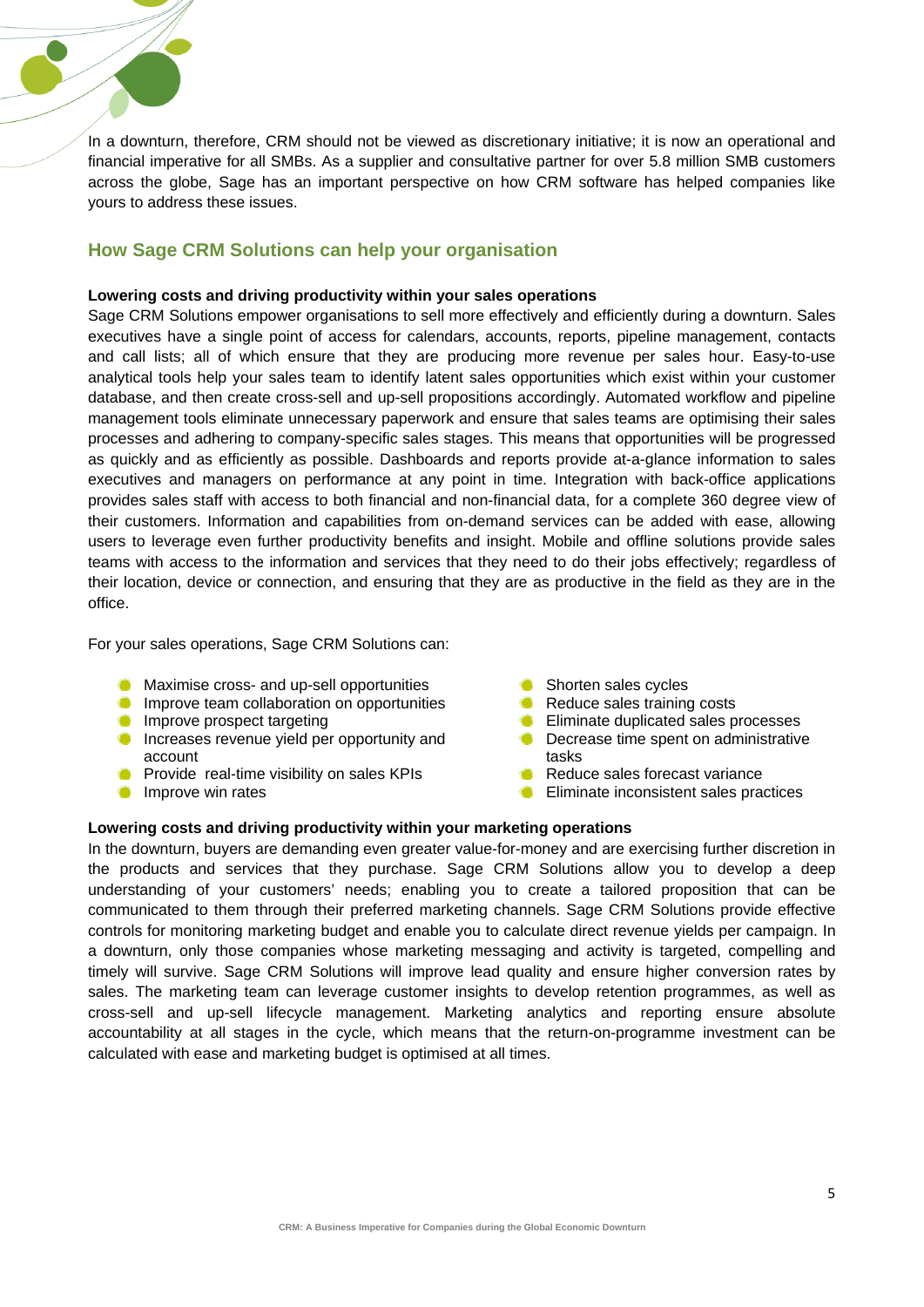For your marketing operations, Sage CRM Solutions can:

- **Enable marketing programmes to be** planned more efficiently and effectively
- **Improve campaign response rates**
- **Enable accurate measurement of** marketing campaign ROI
- Ensure customers and prospects receive the right marketing message at the right time
- Reduce marketing administrative overhead and enables marketing budget to be tracked and managed
- **Decrease the cost per customer** acquired
- Reduce marketing campaign lead times
- Reduce cost per lead

## **Lowering costs and driving productivity within your customer service operations**

Sage CRM Solutions will enable your company to roll-out Web-based customer self-service quickly and cost effectively. From here, users can service their own information needs, track data and update the system without the requirement for customer service assistance and at the time and place of their choice. Additionally, you can maximise the synchronisation between your service agents and your customers, ensuring that cases are progressed in a timely manner and in accordance with service level agreements (SLA). Knowledge management capabilities make it easier to capture remedies related to specific issues which may recur over time; making sure that agents are not duplicating effort. Reports and dashboards provide detailed analysis on metrics such as call volume, case resolution times, communications, follow-up statistics and escalation so management can quantify the benefit of the agents to the business and to their customers.

For your customer service operations, Sage CRM Solutions can:

- **Provide web self service**
- **Increase productivity of agents**
- **Ensure issues never "get lost between the** cracks"
- **C** Enable agents to capture further sales leads from customer interactions
- **Improve response times to customer service** requests
- Increase customer retention
- Reduce customer support costs
- Reduce the average time to resolve an issue
- **O** Decrease the number of customer cases that are re-opened
- **O** Decrease the number of customer service escalations

## **Enhancing command and control over the entire organisation for your senior executives**

Sage CRM Solutions provides your senior management with enhanced central control over operations and budgets, helping them to manage these areas more effectively during challenging times. Reporting and dashboards provide instant insight into business performance across multiple criteria. Senior managers have the ability to validate forecast data with full drill-down to the underlying opportunities. Real-time visibility on revenue and budget variance ensures that decisions are based on accurate information, and corrective action can be taken earlier in the cycle when it has maximum impact. Integrated with your back-office applications, CRM provides a complete view of the business and streamlined end-to-end business management capabilities.

For your senior executives, Sage CRM Solutions can:

- **Drive revenue growth**
- **Improve profitability**
- **Provide improved support for strategic** decision-making
- **C** Enable real-time corporate performance management
- Reduce margin erosion
- Reduce cost-of-sale
- Reduce customer attrition
- Reduce administration cost
- **Eliminate process bottlenecks**
- Reduce budget variance